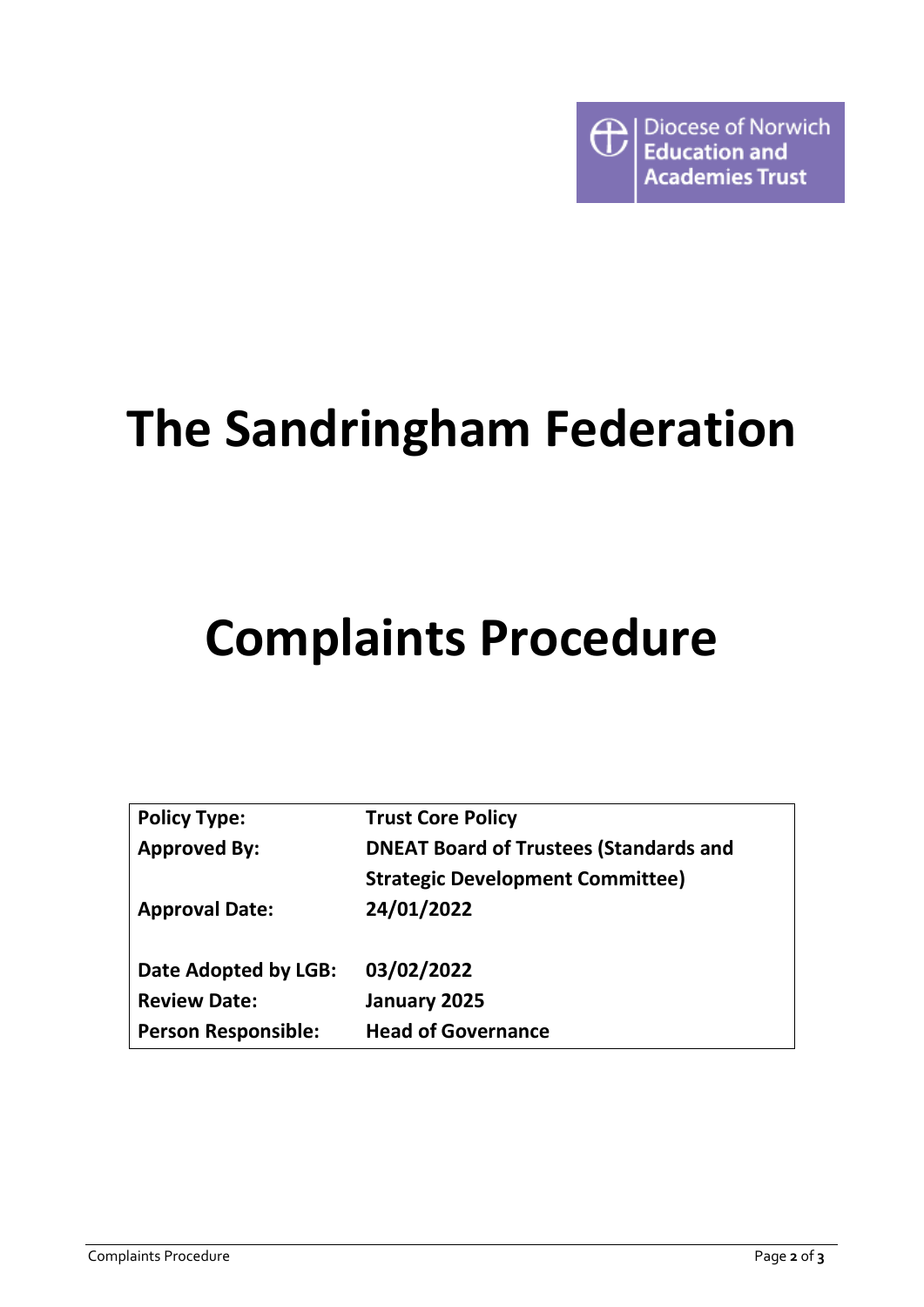# **Summary of Changes**

| Page | <b>Section</b>   | Amendment                                                   | Date of |
|------|------------------|-------------------------------------------------------------|---------|
| Ref. |                  |                                                             | Change  |
| All  | All              | Reviewed                                                    | Jan     |
|      |                  | HoG contact details updated - no further changes required.  | 2022    |
| All  | All              | Policy updated to reflect updated Education and Skills      |         |
|      |                  | Funding Agency (ESFA) model complaints procedure issued     | 2021    |
|      |                  | 12 March 2021 including section regarding complaints to or  |         |
|      |                  | about the Trust                                             |         |
| 11   | Record of        | New section inserted regarding the sharing of information   | June    |
|      | Complaints and   | from Complaint Committee panels and the record keeping      | 2019    |
|      | Proceedings of   | of complaints                                               |         |
|      | Complaint        |                                                             |         |
|      | Committee panels |                                                             |         |
|      |                  |                                                             |         |
| All  | All              | This policy has been substantially changed and replaces the | March   |
|      |                  | previous Complaints Policy                                  | 2019    |

The model policy has been revised to reflect these changes to the statutory guidance as outlined below.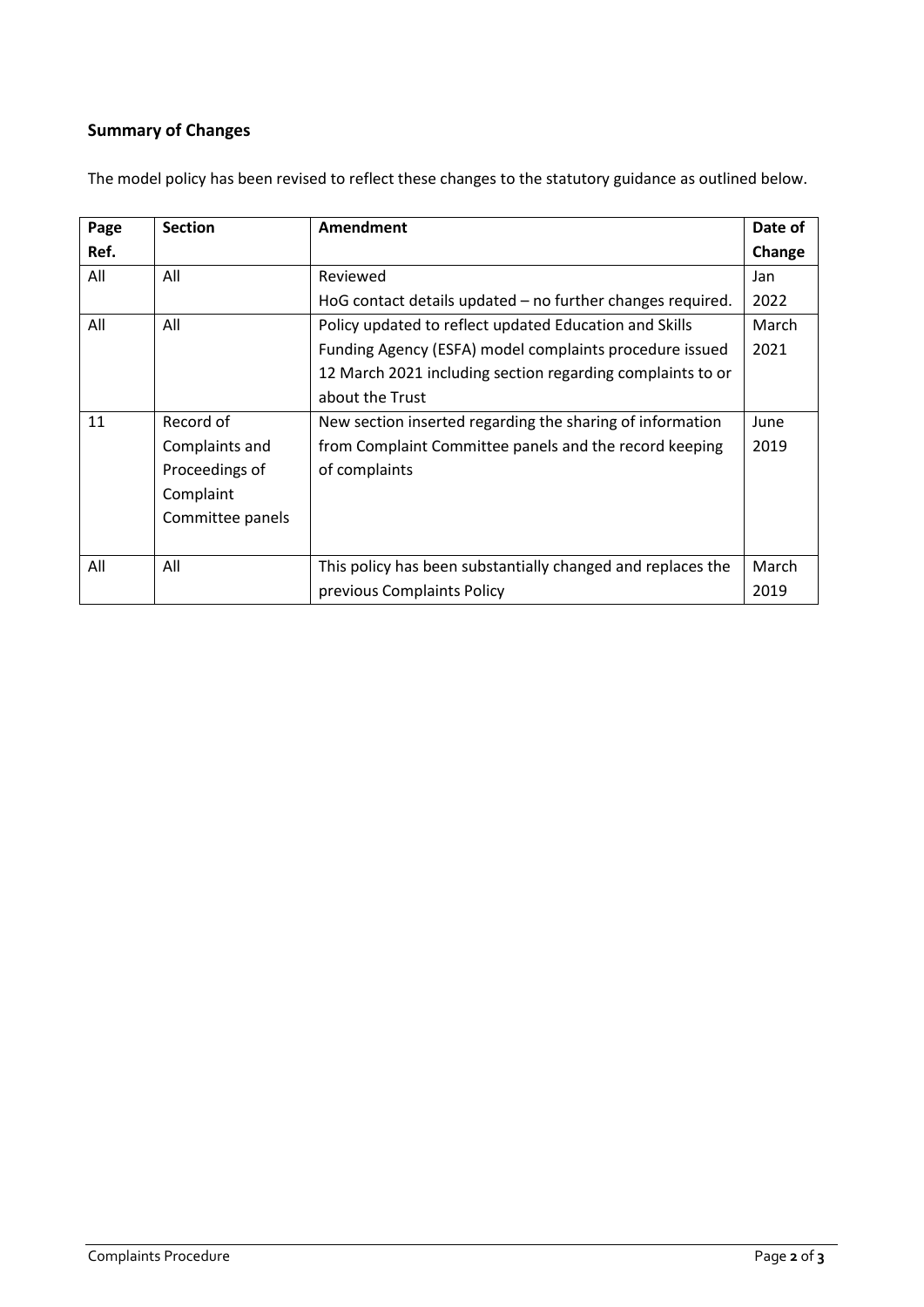#### **Roles and Accountabilities**

The Diocese of Norwich Education and Academies Trust is accountable for all policies across its Academies. All policies, whether relating to an individual academy or the whole Trust, will be written and implemented in line with our ethos and values as articulated in our prospectus. We are committed to the provision of high quality education in the context of the Christian values of service, thankfulness and humility where individuals are valued, aspirations are high, hope is nurtured and talents released.

A Scheme of Delegation for each academy sets out the responsibilities of the Local Governing Body and Principal / Headteacher. The Principal / Headteacher of each academy is responsible for the implementation of all policies of the Academy Trust.

All employees of the Academy Trust are subject to the Trust's policies.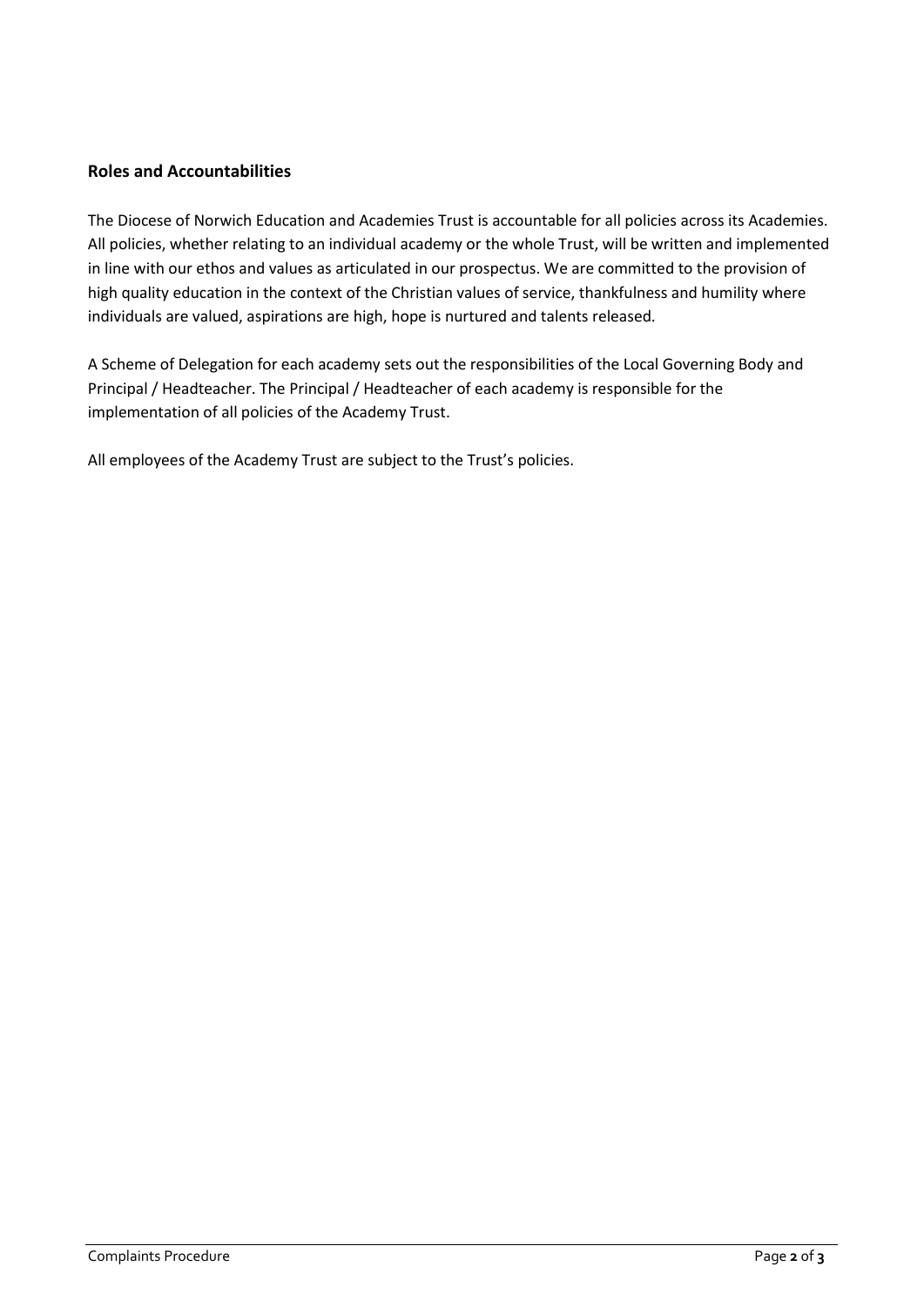#### **Who can make a complaint?**

This complaints procedure is not limited to parents or carers of children that are registered at the academy. Any person, including members of the public, may make a complaint to The Sandringham Federation (hereafter referred to as 'the Academy') about any provision of facilities or services that we provide. Unless complaints are dealt with under separate statutory procedures (such as appeals relating to exclusions or admissions), we will use this complaints procedure.

#### **The difference between a concern and a complaint**

A concern may be defined as '*an expression of worry or doubt over an issue considered to be important for which reassurances are sought'*.

A complaint may be defined as '*an expression of dissatisfaction however made, about actions taken or a lack of action*'.

It is in everyone's interest that concerns and complaints are resolved at the earliest possible stage. Many issues can be resolved informally, without the need to use the formal stages of the complaints procedure. The Academy takes concerns seriously and will make every effort to resolve the matter as quickly as possible.

If you have difficulty discussing a concern with a particular member of staff, we will respect your views. In these cases, the Headteacher/Principal, will refer you to another staff member. Similarly, if the member of staff directly involved feels unable to deal with a concern, the Headteacher/Principal will refer you to another staff member. The member of staff may be more senior but does not have to be. The ability to consider the concern objectively and impartially is more important.

We understand however, that there are occasions when people would like to raise their concerns formally. In this case, the Academy will attempt to resolve the issue internally, through the stages outlined within this complaints procedure.

#### **How to raise a concern or make a complaint**

A concern or complaint can be made in person, in writing or by telephone. They may also be made by a third party acting on behalf on a complainant, as long as they have appropriate consent to do so.

Complaints against school staff (except the Headteacher/Principal) should be made in the first instance, to the Headteacher/Principal via the school office*.* Please mark them as Private and Confidential.

Complaints that involve or are about the Headteacher/Principal should be addressed to the Chair of Governors, via the school office. Please mark them as Private and Confidential. On receipt of such a complaint, the Chair of Governors should contact the Head of Governance for advice.

Complaints about the Chair of Governors, any individual governor or the whole governing body should be addressed to the Head of Governance, marked as Private and Confidential and either emailed to: [hannah.monk@donesc.org](about:blank)

or posted to: Head of Governance, DoNESC, Diocesan House, 109 Dereham Road Easton, Norwich, NR9 5ES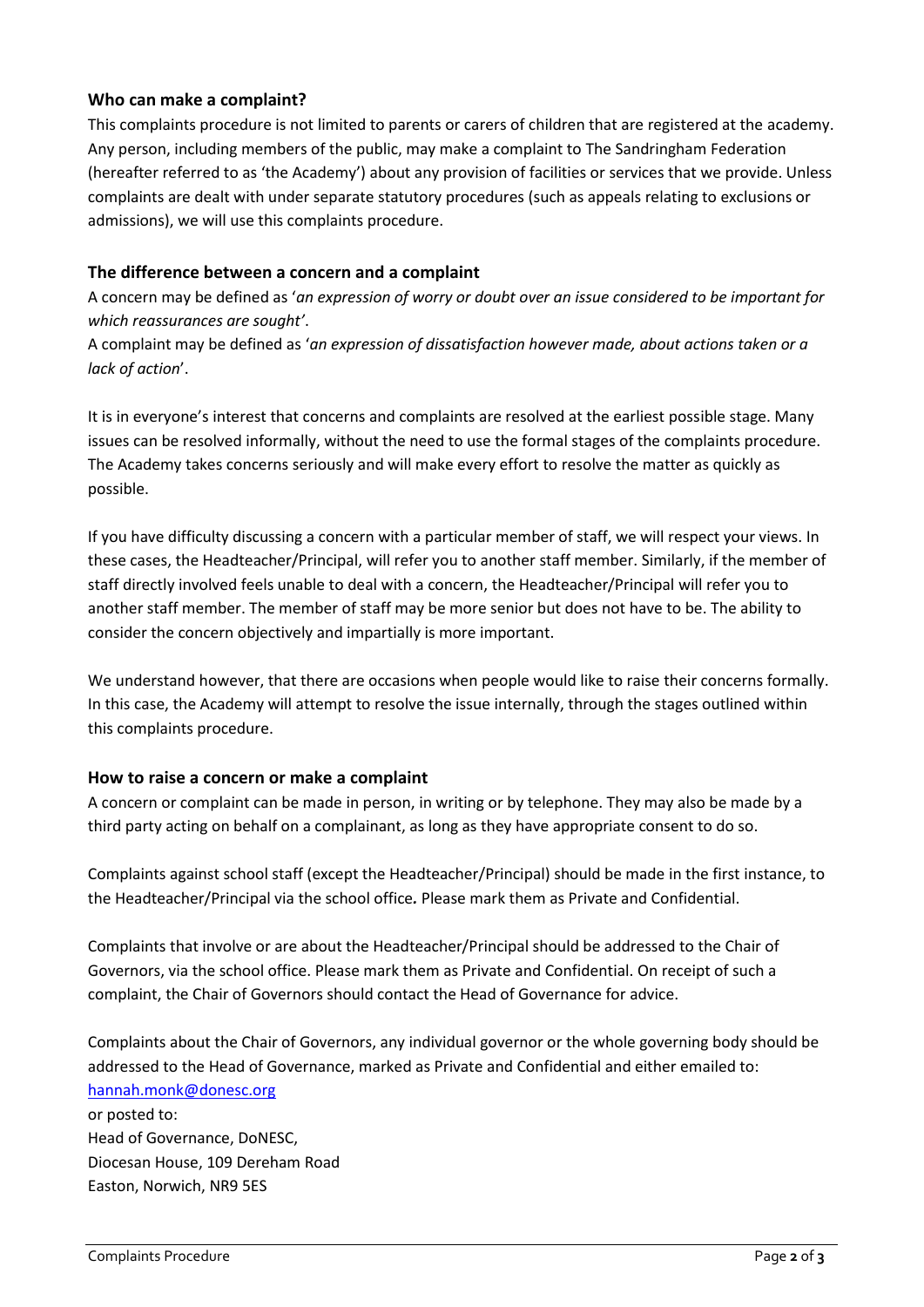Complaints about the Chief Executive Officer (CEO) or a trustee of the Trust, should be addressed to the Chair of Trustees, via the Head of Governance (as above). Please mark them as Private and Confidential.

For ease of use, a template complaint form is included at the end of this procedure. If you require help in completing the form, please contact the school office. You can also ask a third-party organisation for example like the Citizens Advice to help you. If you prefer not to use the complaint form, you must write a letter of complaint which sets out clearly the issues which have previously been discussed and why you consider the issue to be unresolved. The letter should also outline the resolution which you are seeking.

In accordance with equality law, we will consider making reasonable adjustments if required, to enable complainants to access and complete this complaints procedure. For instance, providing information in alternative formats, assisting complainants in raising a formal complaint or holding meetings in accessible locations.

#### **Anonymous complaints**

We will not normally investigate anonymous complaints. However, the Headteacher/Principal or Chair of Governors, if appropriate, will determine whether the complaint warrants an investigation.

#### **Time scales**

You must raise the complaint within three months of the incident or, where a series of associated incidents have occurred, within three months of the last of these incidents. We will consider complaints made outside of this time frame if exceptional circumstances apply.

# **Complaints received outside of term time**

We will consider complaints made outside of term time to have been received on the first school day after the holiday period.

# **Scope of this Complaints Procedure**

This procedure covers all complaints about any provision of community facilities or services by the Academy, other than complaints that are dealt with under other statutory procedures, including those listed below.

| <b>Exceptions</b>                 | Who to contact                                              |
|-----------------------------------|-------------------------------------------------------------|
| Admissions to schools             | Concerns about admissions, statutory assessments of Special |
| Statutory assessments of Special  | Educational Needs, or school re-organisation proposals      |
| <b>Educational Needs</b>          | should be raised with:                                      |
| School re-organisation proposals  | Norfolk: www.norfolk.gov.uk/children-and-families           |
|                                   | Suffolk: www.suffolk.gov.uk/children-families-and-learning/ |
|                                   |                                                             |
| Matters likely to require a Child | Complaints about child protection matters are handled under |
| Protection Investigation          | our child protection and safeguarding policy and in         |
|                                   | accordance with relevant statutory guidance.                |
|                                   | If you have serious concerns, you may wish to contact the   |
|                                   | local authority designated officer (LADO) who has local     |
|                                   | responsibility for safeguarding or the Multi-Agency         |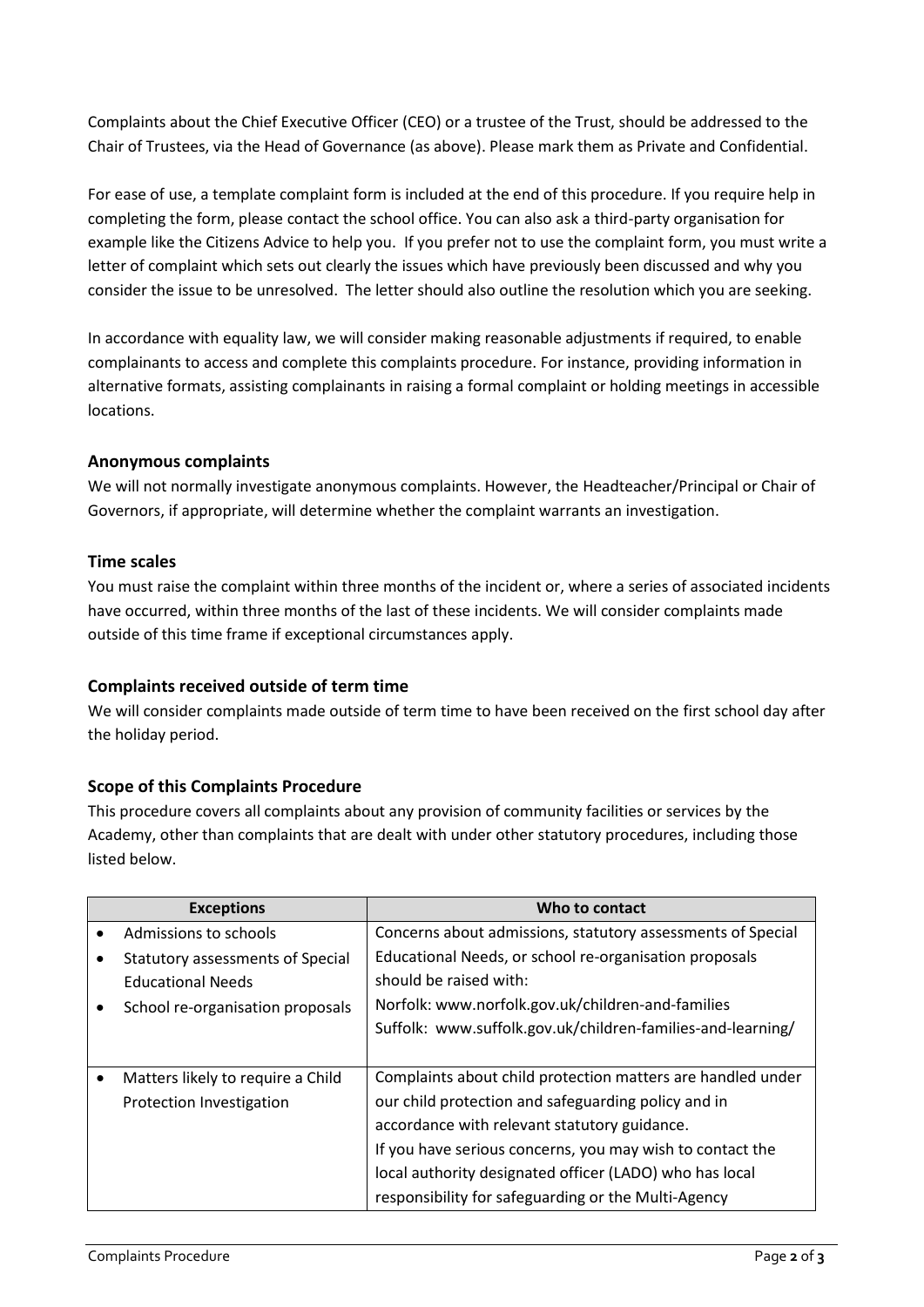|                                 | Safeguarding Hub (MASH).                                                |
|---------------------------------|-------------------------------------------------------------------------|
|                                 | Norfolk MASH: https://www.norfolk.gov.uk/what-we-do-and-                |
|                                 | how-we-work/policy-performance-and-                                     |
|                                 | partnerships/partnerships/mash                                          |
|                                 | Suffolk MASH: https://suffolksp.org.uk/working-with-                    |
|                                 | children-and-adults/multi-agency-safeguarding-hub-mash/                 |
| Exclusion of children from      | Further information about raising concerns about exclusion              |
| school*                         | can be found at: www.gov.uk/school-discipline-                          |
|                                 | exclusions/exclusions.                                                  |
|                                 | *complaints about the application of the behaviour policy can           |
|                                 | be made through the school's complaints procedure. <link th="" to<=""/> |
|                                 | school behaviour policy>.                                               |
| Whistleblowing                  | We have an internal whistleblowing procedure for all our                |
|                                 | employees, including temporary staff and contractors.                   |
|                                 | The Secretary of State for Education is the prescribed person           |
|                                 | for matters relating to education for whistleblowers in                 |
|                                 | education who do not want to raise matters direct with their            |
|                                 | employer. Referrals can be made at:                                     |
|                                 | www.education.gov.uk/contactus.                                         |
|                                 | Volunteer staff who have concerns about our school should               |
|                                 | complain through the school's complaints procedure. You                 |
|                                 | may also be able to complain direct to the LA or the                    |
|                                 | Department for Education (see link above), depending on the             |
|                                 | substance of your complaint.                                            |
| Staff grievances                | Complaints from staff will be dealt with under the school's             |
|                                 | internal grievance procedures.                                          |
| Staff conduct                   | Complaints about staff will be dealt with under the school's            |
|                                 | internal disciplinary procedures, if appropriate.                       |
|                                 | Complainants will not be informed of any disciplinary action            |
|                                 | taken against a staff member as a result of a complaint.                |
|                                 | However, the complainant will be notified that the matter is            |
|                                 | being addressed.                                                        |
| Complaints about services       | Providers should have their own complaints procedure to deal            |
| provided by other providers who | with complaints about service. Please contact them direct.              |
| may use school premises or      |                                                                         |
| facilities                      |                                                                         |
| National Curriculum - content   | Please contact the Department for Education at:                         |
|                                 | www.education.gov.uk/contactus                                          |

If other bodies are investigating aspects of the complaint, for example the police, local authority (LA) safeguarding teams or Tribunals, this may impact on our ability to adhere to the timescales within this procedure or result in the procedure being suspended until those public bodies have completed their investigations. If this happens, we will inform you of a proposed new timescale.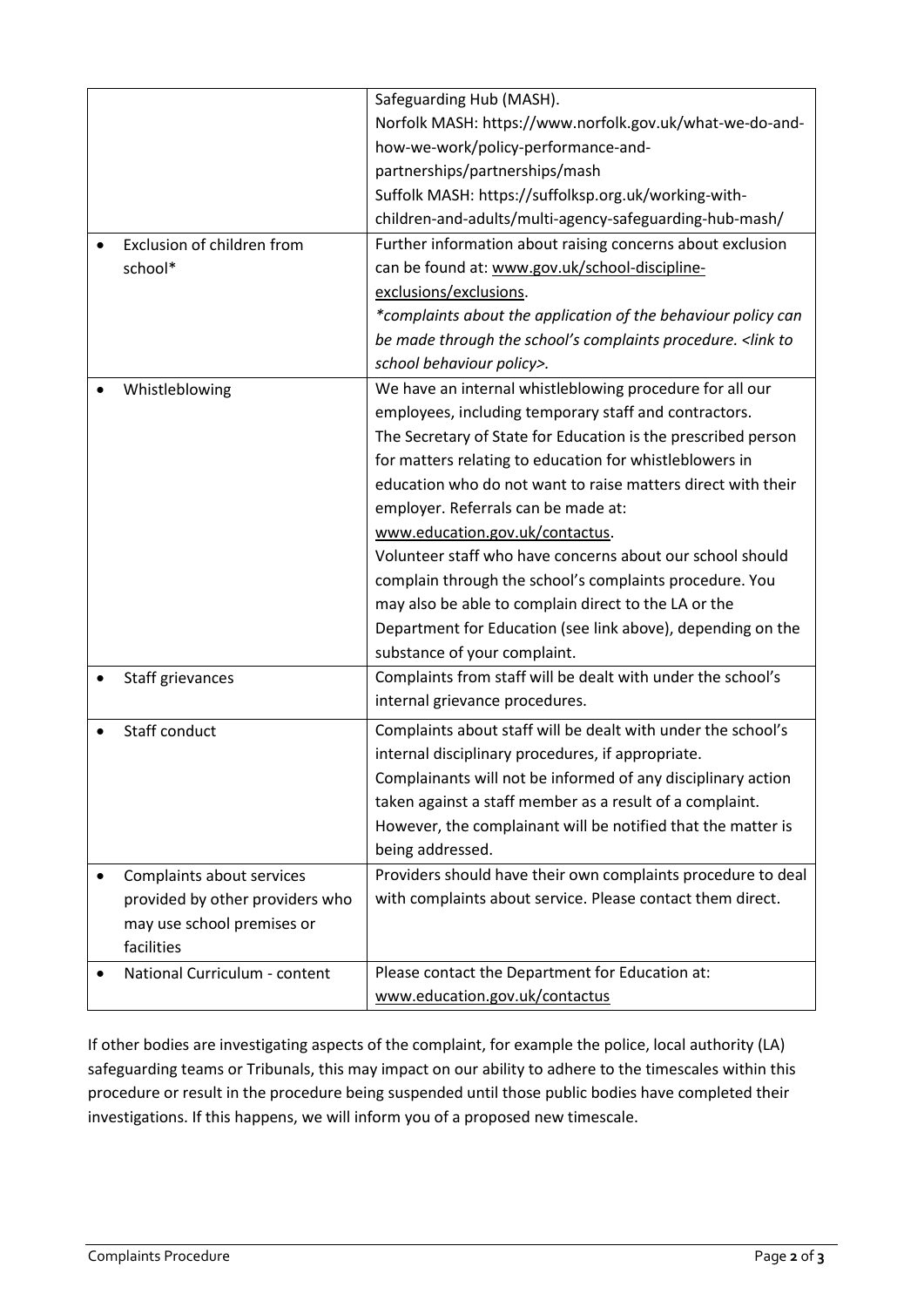If a complainant commences legal action against the Academy in relation to their complaint, we will consider whether to suspend the complaints procedure in relation to their complaint until those legal proceedings have concluded.

#### **Resolving complaints**

At each stage in the procedure, the Academy wants to resolve the complaint. If appropriate, we will acknowledge that the complaint is upheld in whole or in part. In addition, we may offer one or more of the following:

- an explanation
- an admission that the situation could have been handled differently or better
- an assurance that we will try to ensure the event complained of will not recur
- an explanation of the steps that have been or will be taken to help ensure that it will not happen again and an indication of the timescales within which any changes will be made
- an undertaking to review academy policies in light of the complaint
- an apology.

#### **Withdrawal of a Complaint**

If a complainant wants to withdraw their complaint, we will ask them to confirm this in writing.

#### **Stage 1 – Informal complaints**

It is to be hoped that most concerns can be expressed and resolved on an informal basis.

Your first step should be to make an appointment to speak to the class teacher, year head / subject head or head teacher/principal about your concern. Complainants should not approach individual governors to raise concerns or complaints. They have no power to act on an individual basis and it may also prevent them from considering complaints at Stage 3 of the procedure.

A class teacher, year head / subject head should offer an appointment to discuss the issue as quickly as possible, as this will give both parties time to talk about it calmly and politely without being interrupted. The parties involved should be encouraged to offer their view of what would be a realistic resolution to the problem.

Third party complainants should speak to the appropriate member of business support staff (eg: office manager, business manager, finance officer).

At the conclusion of their investigation, the appropriate person investigating the complaint will provide an informal written response within 20 school days of the date of receipt of the complaint.

If the issue remains unresolved, the next step is to make a formal complaint.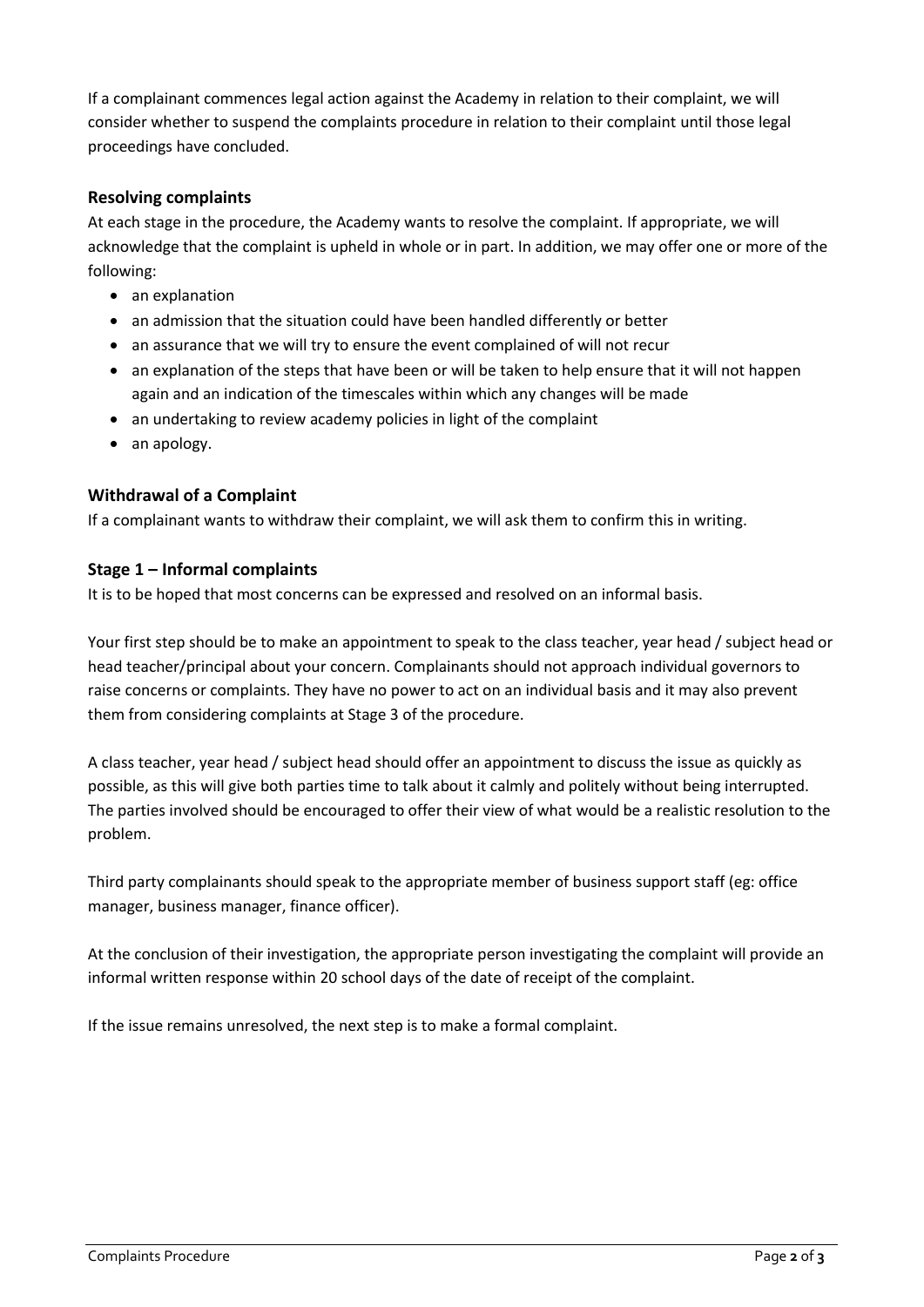### **Stage 2 – Formal complaints**

Formal complaints must be made to the Headteacher/Principal (unless they are about the Headteacher/Principal), via the school office. This may be done in person, in writing (preferably on the Complaint Form).

The Headteacher/Principal will record the date the complaint is received and will acknowledge receipt of the complaint in writing (either by letter or email) within 10 school days.

Within this response, the Headteacher/Principal will seek to clarify the nature of the complaint, ask what remains unresolved and what outcome the complainant would like to see. The Headteacher/Principal can consider whether a face to face meeting is the most appropriate way of doing this.

*Note: The Headteacher/Principal may delegate the investigation to another member of the school's senior leadership team or Trust Officers but not the decision to be taken.*

During the investigation, the Headteacher/Principal (or investigator) will:

- if necessary, interview those involved in the matter and/or those complained of, allowing them to be accompanied if they wish
- keep a written record of any meetings/interviews in relation to their investigation.

At the conclusion of their investigation, the Headteacher/Principal will provide a formal written response within 20 school days of the date of receipt of the complaint.

If the Headteacher/Principal is unable to meet this deadline, they will provide the complainant with an update and revised response date.

The response will detail any actions taken to investigate the complaint and provide a full explanation of the decision made and the reason(s) for it. Where appropriate, it will include details of actions the Academy will take to resolve the complaint.

The Headteacher/Principal will advise the complainant of how to escalate their complaint should they remain dissatisfied with the outcome of Stage 2.

If the complaint is about the Headteacher/Principal, or a member of the governing body (including the Chair or Vice-Chair), a suitably skilled Trust Officer will be appointed to complete all the actions at Stage 2.

Complaints about the Headteacher/Principal or member of the governing body must be made to the Head of Governance (see contact details above).

If the complaint is:

- jointly about the Chair and Vice Chair or
- the entire governing body or
- the majority of the governing body

Stage 2 will be escalated to the CEO of the Trust.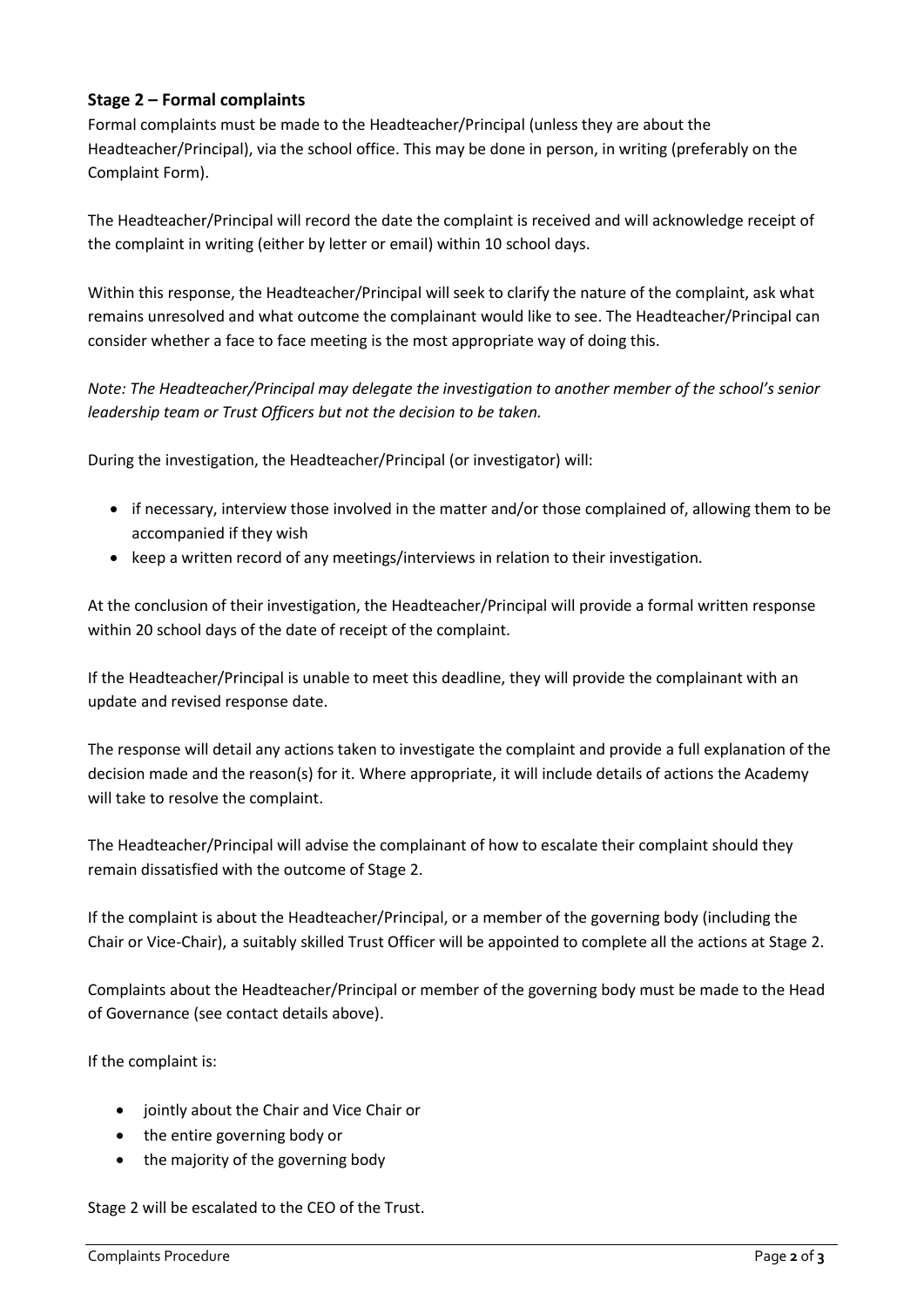#### **Stage 3 – Panel Hearing**

If the complainant is dissatisfied with the outcome at Stage 2 and wishes to take the matter further, they can escalate the complaint to Stage  $3 - a$  panel hearing consisting of at least three people who were not directly involved in the matters detailed in the complaint with one panel member who is independent of the management and running of the school. This is the final stage of the complaints procedure.

A request to escalate to Stage 3 must be made to the Head of Governance, within 10 school days of receipt of the Stage 2 response.

The Head of Governance will record the date the complaint is received and acknowledge receipt of the complaint in writing (either by letter or email) within 5 school days.

Requests received outside of this time frame will only be considered if exceptional circumstances apply.

The Head of Governance will write to the complainant to inform them of the date of the meeting. They will aim to convene a meeting within 15 school days of receipt of the Stage 2 request. If this is not possible, the Head of Governance will provide an anticipated date and keep the complainant informed.

If the complainant rejects the offer of three proposed dates, without good reason, the Head of Governance will decide when to hold the meeting. It will then proceed in the complainant's absence on the basis of written submissions from both parties.

If the complaint is:

- jointly about the Chair and Vice Chair or
- the entire governing body or
- the majority of the governing body

Stage 3 will be heard by the trustees and an independent panel member.

A complainant may bring someone along to the panel meeting to provide support. This can be a relative or friend. Generally, we do not encourage either party to bring legal representatives to the committee meeting. However, there may be occasions when legal representation is appropriate.

For instance, if a school employee is called as a witness in a complaint meeting, they may wish to be supported by union and/or legal representation.

*Note: Complaints about staff conduct will not generally be handled under this complaints procedure. Complainants will be advised that any staff conduct complaints will be considered under (Human Resources) staff disciplinary procedures, if appropriate, but outcomes will not be shared with them.* 

Representatives from the media are not permitted to attend.

The complaints committee will consist of:

- at least three governors with no prior involvement or knowledge of the complaint
- at least one of the governors should be a Trust Appointed Governor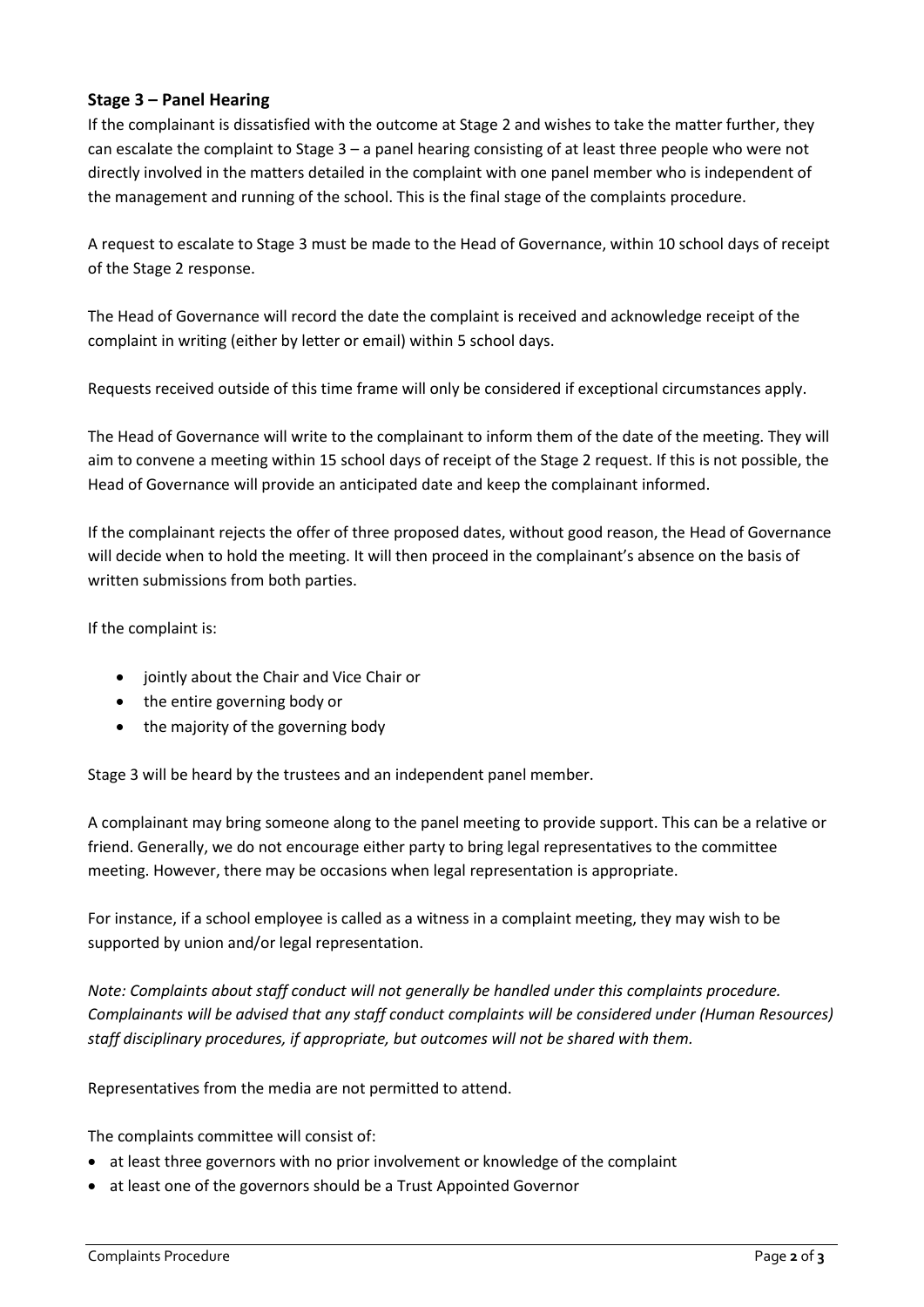- one governor must be independent of the management and running of the academy
- governors can be sourced from any of the academies within the Trusts of the Diocese of Norwich
- No members of the committee should have any prior knowledge of the complaint and it is, therefore, unlikely that staff governors will be members of the committee
- Prior to the meeting, the Head of Governance will agree with the committee who will act as the Chair of the Complaints Committee
- The Head of Governance will appoint a clerk to the committee

At least 7 school days before the meeting, the Head of Governance will:

- confirm and notify the complainant of the date, time and venue of the meeting, ensuring that, if the complainant is invited, the dates are convenient to all parties and that the venue and proceedings are accessible
- request copies of any further written material to be submitted to the committee at least 5 school days before the meeting.

Any written material will be circulated to all parties at least 5 school days before the date of the meeting. The committee will not normally accept, as evidence, recordings of conversations that were obtained covertly and without the informed consent of all parties being recorded.

The committee will also not review any new complaints at this stage or consider evidence unrelated to the initial complaint to be included. New complaints must be dealt with from Stage 1 of the procedure.

The meeting will be held in private. Electronic recordings of meetings or conversations are not normally permitted unless a complainant's own disability or special needs require it. Prior knowledge and consent of all parties attending must be sought before meetings or conversations take place. Consent will be recorded in any minutes taken.

The committee will consider the complaint and all the evidence presented. The committee can:

- uphold the complaint in whole or in part
- dismiss the complaint in whole or in part.

If the complaint is upheld in whole or in part, the committee will:

- decide on the appropriate action to be taken to resolve the complaint
- where appropriate, recommend changes to the academy's systems or procedures to prevent similar issues in the future.

The Chair of the Committee will provide the complainant and the Academy with a full explanation of their decision and the reason(s) for it, in writing, within 10 school days.

The letter to the complainant will include details of how to contact the Education and Skills Funding Agency (ESFA) if they are dissatisfied with the way their complaint has been handled by the Academy.

The response will detail any actions taken to investigate the complaint and provide a full explanation of the decision made and the reason(s) for it. Where appropriate, it will include details of actions the Academy will take to resolve the complaint.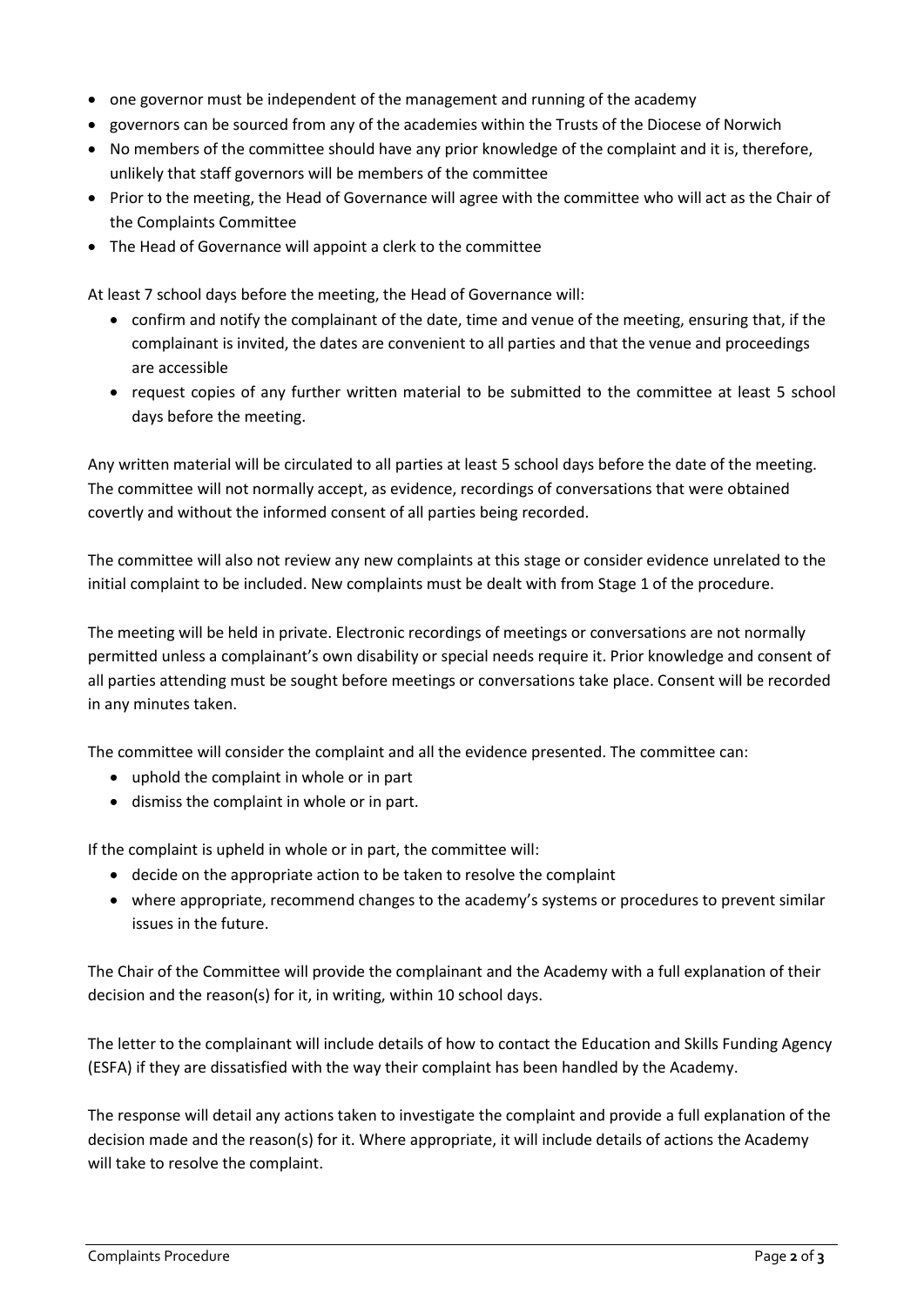The panel will ensure that those findings and recommendations are sent by electronic mail or otherwise given to the complainant and, where relevant, the person complained about. Furthermore, they will be available for inspection on the school premises by the proprietor and the Headteacher/Principal.

A written record will be kept of all complaints, and of whether they are resolved at the preliminary stage or proceed to a panel hearing, along with what actions have been taken, regardless of the decision. All correspondence statements and records relating to individual complaints will be kept confidential, except where the Secretary of State or a body conducting an inspection under section 109 of the 2008 Act requests access to them.

# **Complaints escalated to / about the Trust, CEO or Trustee**

If a complaint is escalated to the Diocese of Norwich Education and Academies Trust "the trust" or if a complainant wishes to complain directly about the trust, then the complaint should be sent to the CEO via the Head of Governance to be investigated.

The Head of Governance, on behalf of the CEO, will write to the complainant acknowledging the complaint within **10 school days** of the date that the written request was received. The acknowledgement will confirm that the complaint will now be investigated under Stage 2 of this Complaints Policy and will confirm the date for providing a response to the complainant.

Following the investigation, the CEO will write to the complainant confirming the outcome within 20 **school days** of the date that the letter was received. If this time limit cannot be met, the CEO will write to the Complainant within **15 school days** of the date that the letter was received**,** explaining the reason for the delay and providing a revised date.

If the complaint concerns the CEO or a Trustee, the complaint should be investigated by the Chair of the Trust Board (or an independent investigator of their choosing). If a formal complaint form is received about the Chair, the complaint will be referred to the Head of Governance for investigation. *NB. Where the Chair of the Trust Board has investigated the complaint, they will write the letter of outcome to the Complainant and provide a copy to the CEO.* 

If the complainant is not satisfied with the outcome of the previous stage, the complainant should write to the Head of Governance asking for the complaint to be heard before a Complaint Panel, within 10 school days.

The Head of Governance will record the date the complaint is received and acknowledge receipt of the complaint in writing (either by letter or email) within 5 school days.

Requests received outside of this time frame will only be considered if exceptional circumstances apply.

The Head of Governance will write to the complainant to inform them of the date of the meeting. They will aim to convene a meeting within 15 school days of receipt of the Stage 3 request. If this is not possible, the Head of Governance will provide an anticipated date and keep the complainant informed.

If the complainant rejects the offer of three proposed dates, without good reason, the Head of Governance will decide when to hold the meeting. It will then proceed in the complainant's absence on the basis of written submissions from both parties.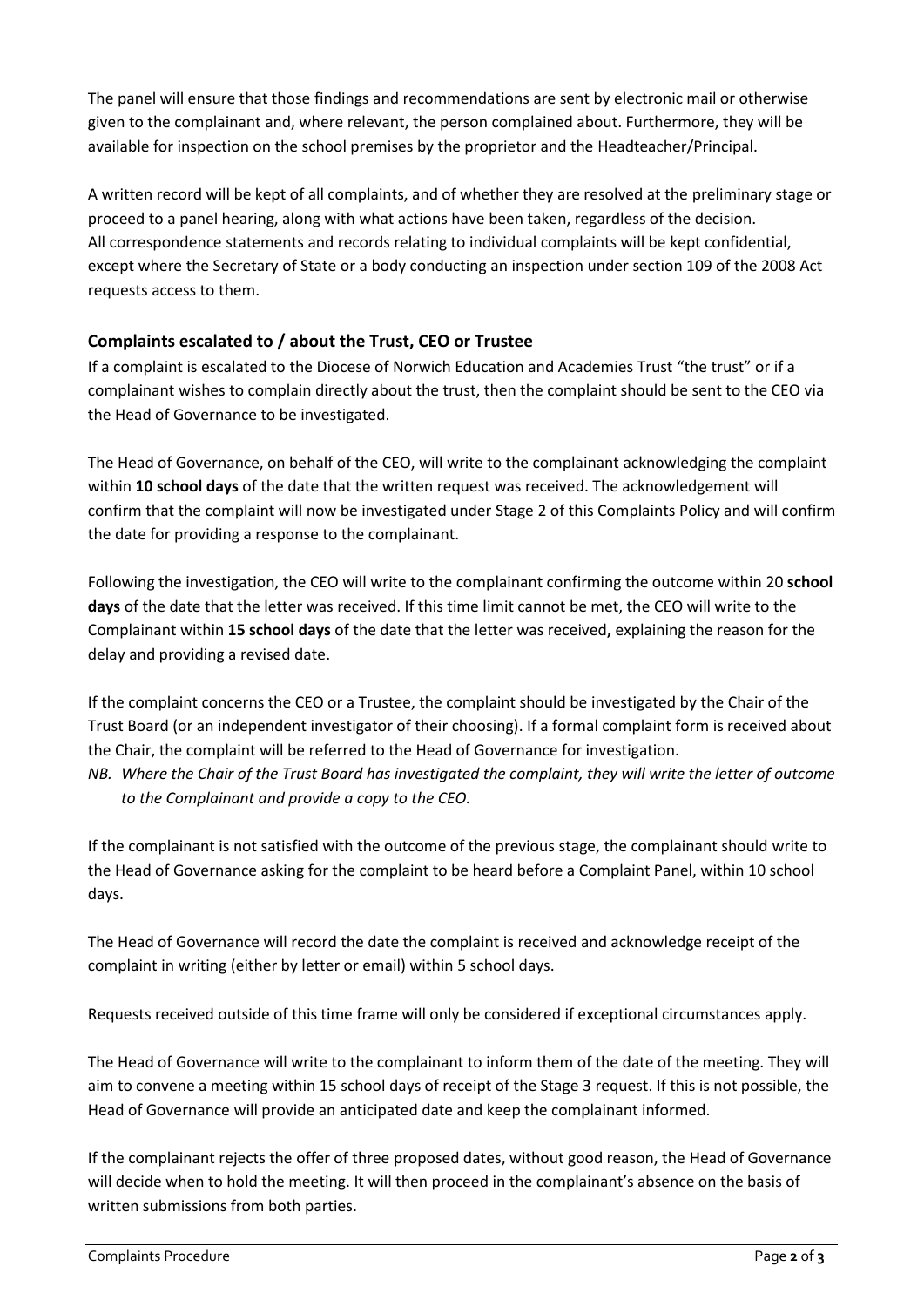If the complaint is:

- jointly about the Chair and Vice Chair or
- the entire trust board or
- the majority of the trust board

Stage 3 will be heard by a completely independent committee panel.

The Complaint Panel will consist of three members. None of the three members of the Complaint Panel will have been involved in the incidents or events which led to the complaint, or have been involved in dealing with the complaint in the previous stages, of have any detailed prior knowledge of the complaint.

One of the Complaint Panel members will be independent of the management and running of the Academy Trust. This means that the independent Complaint Panel member will not be a Trustee or an employee of the Trust.

A complainant may bring someone along to the panel meeting to provide support. This can be a relative or friend. Generally, we do not encourage either party to bring legal representatives to the committee meeting. However, there may be occasions when legal representation is appropriate.

For instance, if a trust employee is called as a witness in a complaint meeting, they may wish to be supported by union and/or legal representation.

*Note: Complaints about staff conduct will not generally be handled under this complaints procedure. Complainants will be advised that any staff conduct complaints will be considered under staff disciplinary procedures, if appropriate, but outcomes will not be shared with them.* 

Representatives from the media are not permitted to attend.

At least 7 school days before the meeting, the Head of Governance will:

- confirm and notify the complainant of the date, time and venue of the meeting, ensuring that, if the complainant is invited, the dates are convenient to all parties and that the venue and proceedings are accessible
- request copies of any further written material to be submitted to the committee at least 5 school days before the meeting.

Any written material will be circulated to all parties at least 5 school days before the date of the meeting.

The committee will not normally accept, as evidence, recordings of conversations that were obtained covertly and without the informed consent of all parties being recorded.

The committee will also not review any new complaints at this stage or consider evidence unrelated to the initial complaint to be included. New complaints must be dealt with from Stage 1 of the procedure.

The meeting will be held in private. Electronic recordings of meetings or conversations are not normally permitted unless a complainant's own disability or special needs require it. Prior knowledge and consent of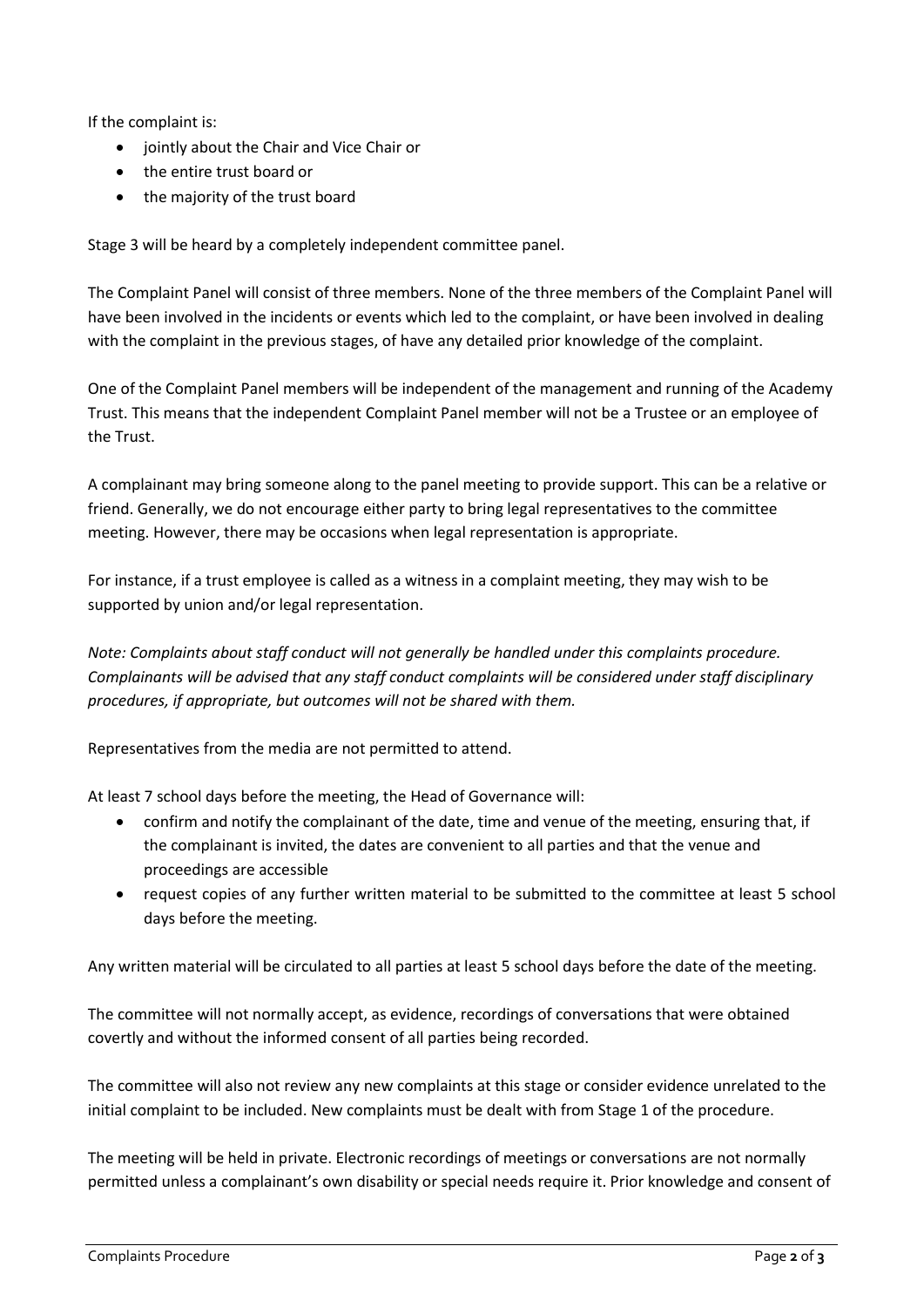all parties attending must be sought before meetings or conversations take place. Consent will be recorded in any minutes taken.

The committee will consider the complaint and all the evidence presented. The committee can:

- uphold the complaint in whole or in part
- dismiss the complaint in whole or in part.

If the complaint is upheld in whole or in part, the committee will:

- decide on the appropriate action to be taken to resolve the complaint
- where appropriate, recommend changes to the school's systems or procedures to prevent similar issues in the future.

The Chair of the Committee will provide the complainant and the trust with a full explanation of their decision and the reason(s) for it, in writing, within 10 school days.

The letter to the complainant will include details of how to contact the Education and Skills Funding Agency (ESFA) if they are dissatisfied with the way their complaint has been handled by the trust.

The response will detail any actions taken to investigate the complaint and provide a full explanation of the decision made and the reason(s) for it. Where appropriate, it will include details of actions the trust will take to resolve the complaint.

The panel will ensure that those findings and recommendations are sent by electronic mail or otherwise given to the complainant and, where relevant, the person complained about. Furthermore, they will be available for inspection on the trust premises by the proprietor and the CEO.

A written record will be kept of all complaints, and of whether they are resolved at the preliminary stage or proceed to a panel hearing, along with what actions have been taken, regardless of the decision.

All correspondence statements and records relating to individual complaints will be kept confidential, except where the Secretary of State or a body conducting an inspection under section 109 of the 2008 Act requests access to them.

#### **Next Steps**

If the complainant believes the school did not handle their complaint in accordance with the published complaints procedure or they acted unlawfully or unreasonably in the exercise of their duties under education law, they can contact the Education and Skills Funding Agency (ESFA) after they have completed Stage 3.

The ESFA will not normally reinvestigate the substance of complaints or overturn any decisions made by the Academy. They will consider whether the Academy has adhered to education legislation and any statutory policies connected with the complaint and whether they have followed [Part 7 of the Education](about:blank)  [\(Independent School Standards\) Regulations 2014.](about:blank)

The complainant can refer their complaint to the ESFA online at: [www.education.gov.uk/contactus,](about:blank) by telephone on: 0370 000 2288 or by writing to: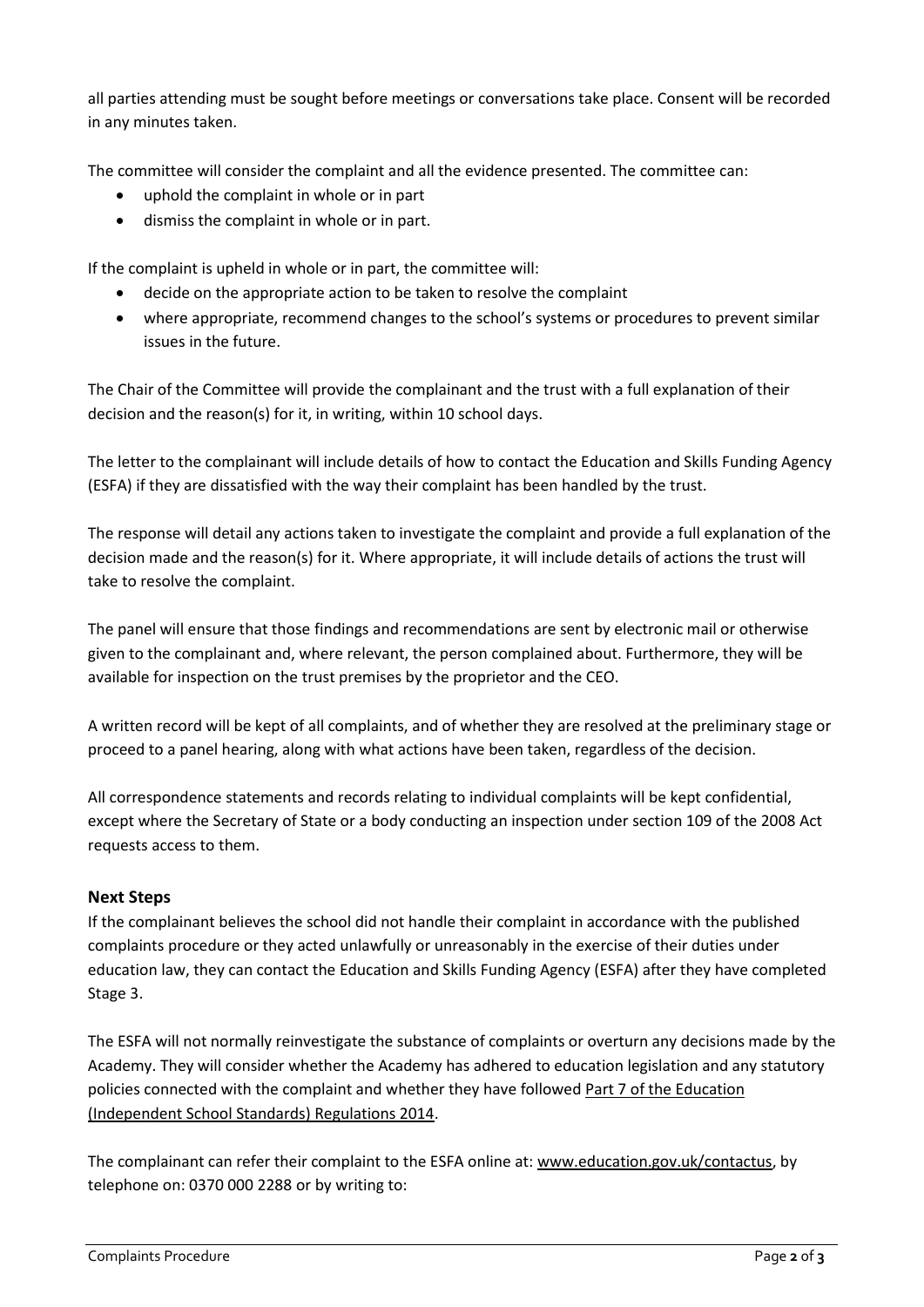Academy Complaints and Customer Insight Unit Education and Skills Funding Agency Cheylesmore House 5 Quinton Road Coventry CV1 2WT

#### **The Role of the ESFA**

It is the responsibility of academies to make sure that their complaints procedure is fully compliant. ESFA's responsibility is to ensure academies comply with their funding agreements.

If a complaint comes to ESFA they will check whether the complaint has been dealt with properly by the academy. They will consider complaints about academies that fall into any of the following three areas:

- 1. Where there is undue delay or the academy did not comply with its own complaints procedure when considering a complaint
- 2. Where the academy is in breach of its funding agreement with the Secretary of State
- 3. Where an academy has failed to comply with any other legal obligation

ESFA will not overturn an academy's decision about a complaint. However, if they find an academy did not deal with a complaint properly, they will request the complaint is looked at again and procedures meet the requirements set out in the regulations.

If the academy's complaints procedure does not meet the regulations, ESFA will ask the academy to put this right.

#### **Extracurricular activities**

The governing body should ensure that any third party provider offering activities and services through the extended Academies programme has their own complaints procedure in place. Governors would need to have a discussion around, and make a decision about, what happens when the third party provider's complaints process is exhausted and the matter is not resolved and whether it should then be referred to a Complaints Panel. This would ensure that the Governors are kept aware of complaints about provision.

#### **Managing Serial and Unreasonable Complaints**

Please refer to the Vexatious Complaints Policy.

#### **Policy Review**

This policy will be reviewed every three years, or sooner if necessary.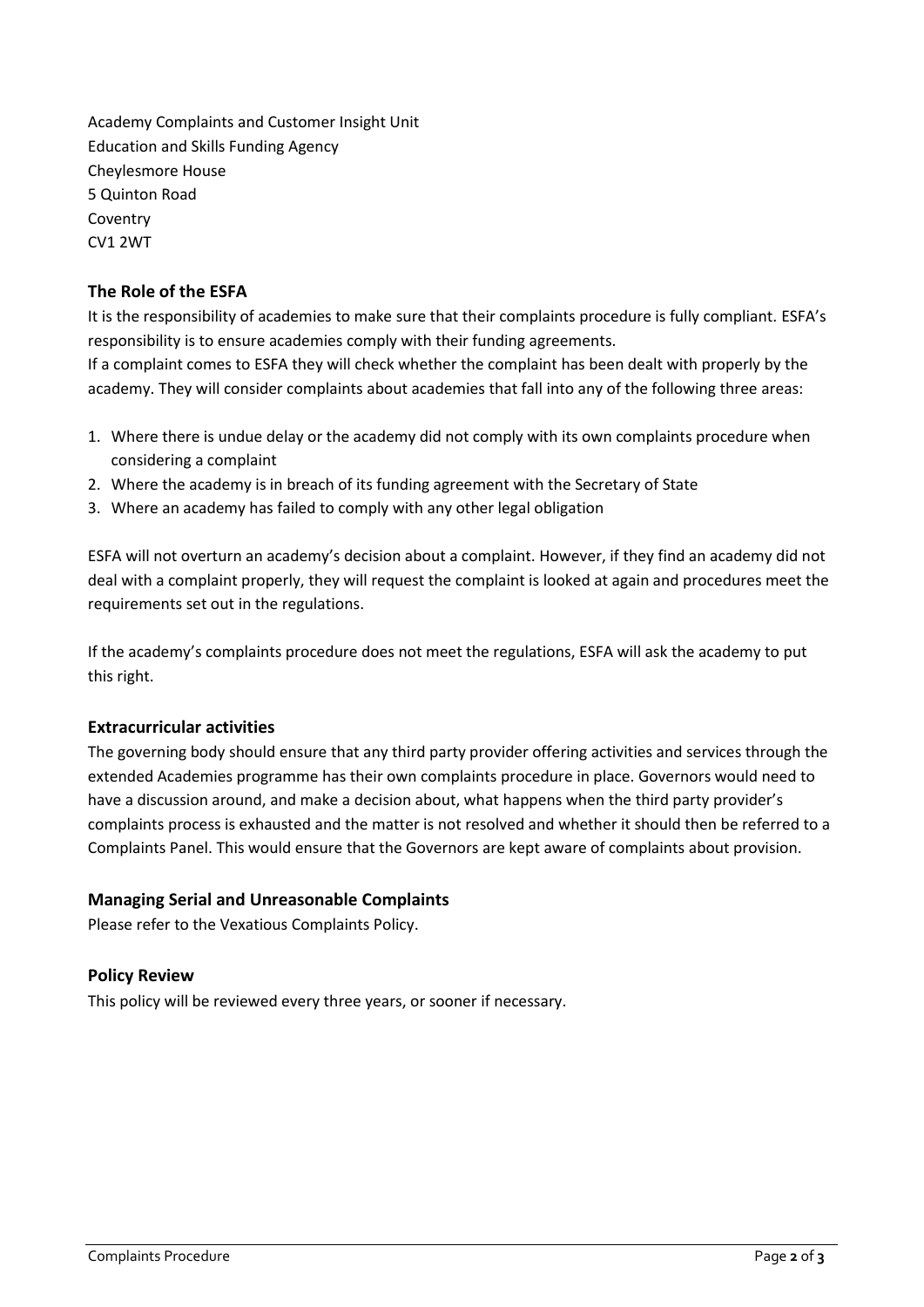#### **Appendix 1: Complaint Form**

Please complete and return to *either Headteacher/Principal / Head of Governance / Chair of Governors* (as indicated above) who will acknowledge receipt and explain what action will be taken.

# **Your name: Pupil's name (if relevant): Your relationship to the pupil (if relevant): Address: Postcode: Day time telephone number: Evening telephone number: Email address: Please give details of your complaint, including whether you have spoken to anybody at the Academy about it.**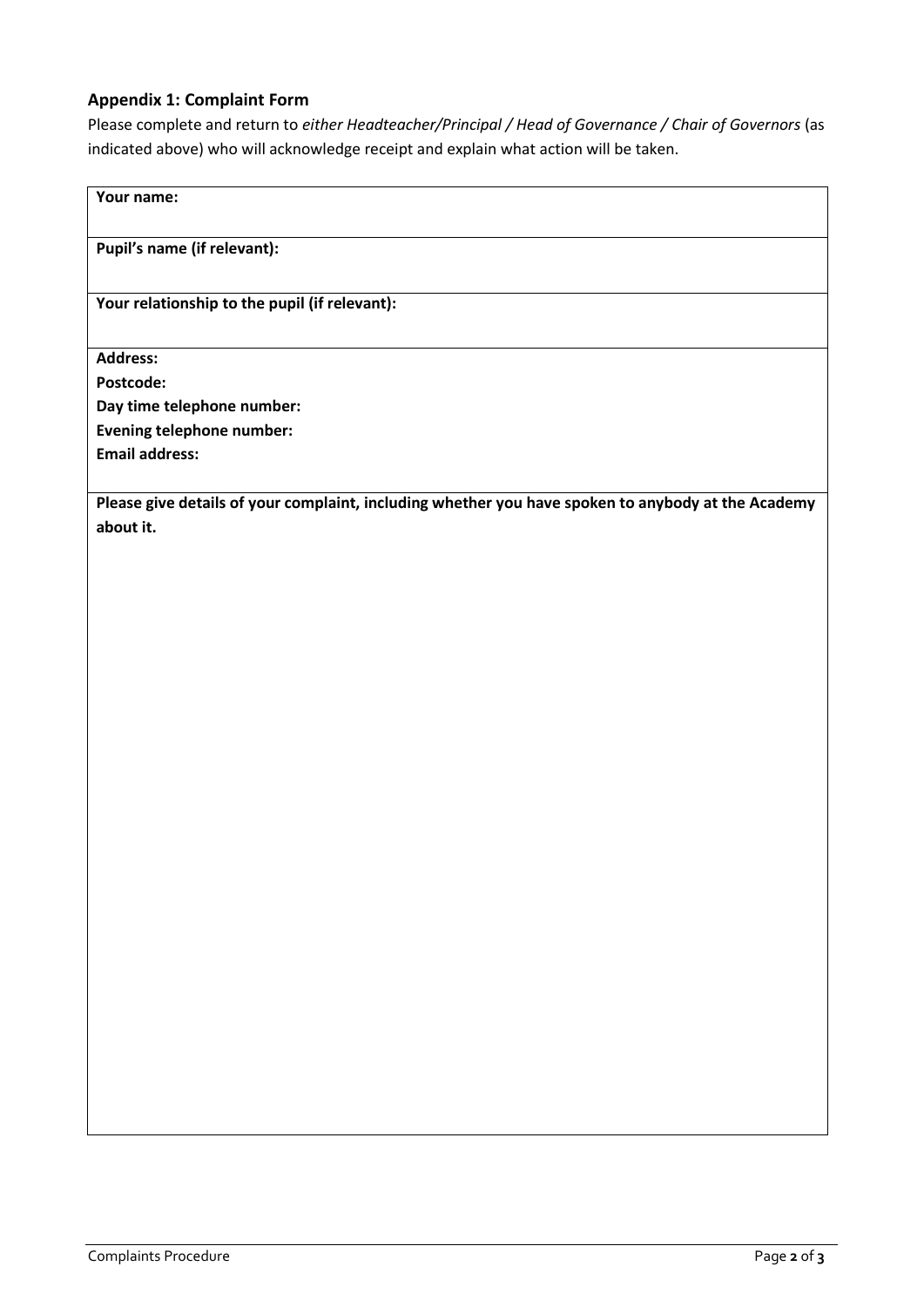| What actions do you feel might resolve the problem at this stage? |
|-------------------------------------------------------------------|
|                                                                   |
|                                                                   |
|                                                                   |
|                                                                   |
|                                                                   |
|                                                                   |
|                                                                   |
|                                                                   |
|                                                                   |
|                                                                   |
|                                                                   |
|                                                                   |
|                                                                   |
|                                                                   |
|                                                                   |
|                                                                   |
| Are you attaching any paperwork? If so, please give details.      |
|                                                                   |
|                                                                   |
|                                                                   |
|                                                                   |
|                                                                   |
|                                                                   |
|                                                                   |
|                                                                   |
|                                                                   |
|                                                                   |
|                                                                   |
| Signature:                                                        |
|                                                                   |
| Date:                                                             |
| <b>Official use</b>                                               |
|                                                                   |
| Date acknowledgement sent:                                        |
|                                                                   |
| By who:                                                           |
|                                                                   |
|                                                                   |
| <b>Complaint referred to:</b>                                     |
|                                                                   |
| <b>Action taken:</b>                                              |
|                                                                   |
|                                                                   |
|                                                                   |
|                                                                   |
| Date:                                                             |
|                                                                   |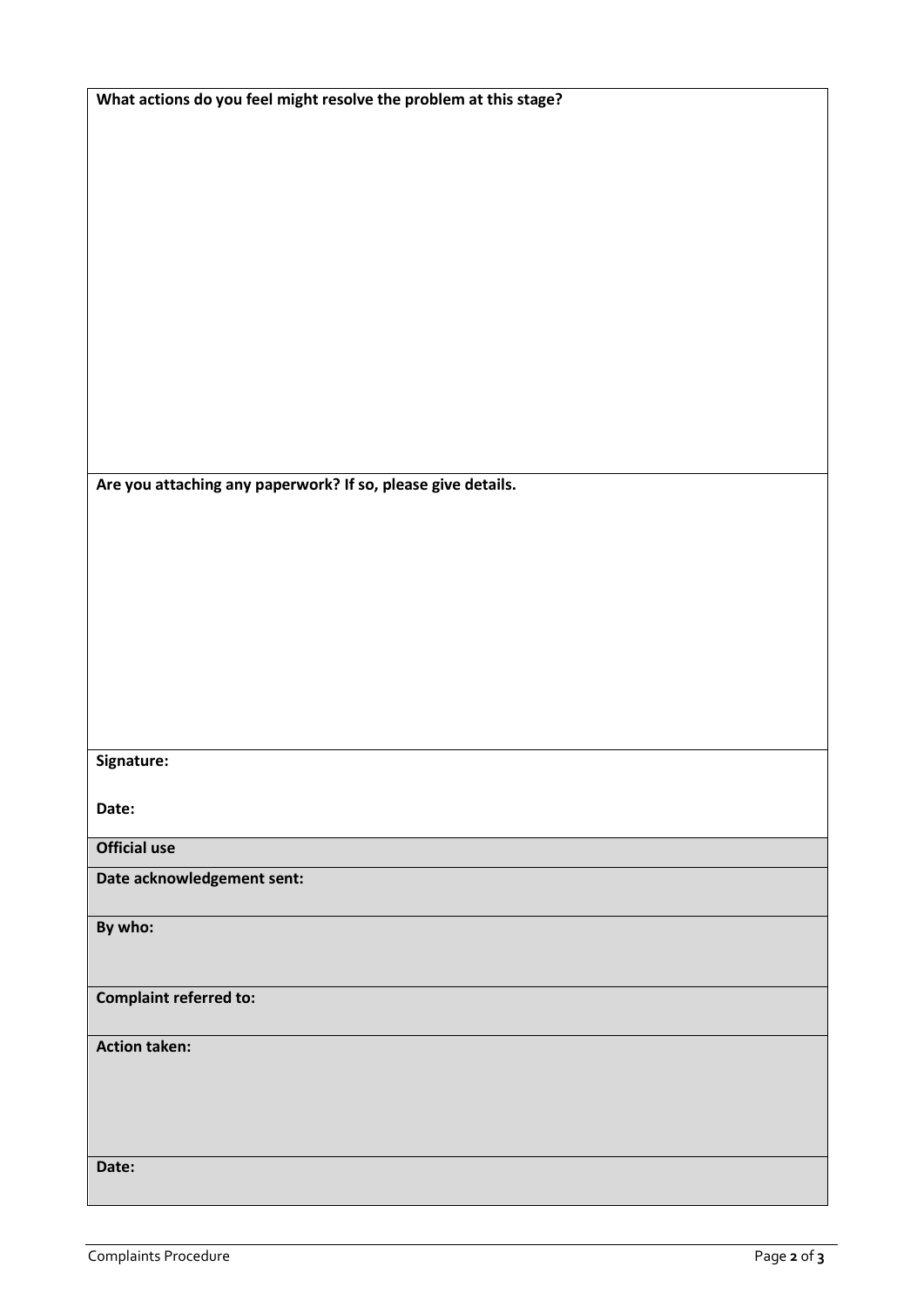# **Appendix 2: Roles and Responsibilities**

#### **Complainant**

The complainant will receive a more effective response to the complaint if they:

- explain the complaint in full as early as possible
- co-operate with the academy in seeking a solution to the complaint
- respond promptly to requests for information or meetings or in agreeing the details of the complaint
- ask for assistance as needed
- treat all those involved in the complaint with respect
- refrain from publicising the details of their complaint on social media and respect confidentiality.

#### **Investigator**

The investigator's role is to establish the facts relevant to the complaint by:

- providing a comprehensive, open, transparent and fair consideration of the complaint through:
	- $\circ$  sensitive and thorough interviewing of the complainant to establish what has happened and who has been involved
	- o interviewing staff and children/young people and other people relevant to the complaint
	- $\circ$  consideration of records and other relevant information
	- o analysing information
- liaising with the complainant and the complaints co-ordinator as appropriate to clarify what the complainant feels would put things right.

The investigator should:

- conduct interviews with an open mind and be prepared to persist in the questioning
- keep notes of interviews or arrange for an independent note taker to record minutes of the meeting
- ensure that any papers produced during the investigation are kept securely pending any appeal
- be mindful of the timescales to respond
- prepare a comprehensive report for the Headteacher/Principal or complaints committee that sets out the facts, identifies solutions and recommends courses of action to resolve problems.

The Headteacher/Principal or complaints committee will then determine whether to uphold or dismiss the complaint and communicate that decision to the complainant, providing the appropriate escalation details.

**Complaints Co-ordinator** (this could be the Headteacher/Principal / Head of Governance / or other staff member providing administrative support)

The complaints co-ordinator should:

- ensure that the complainant is fully updated at each stage of the procedure
- liaise with staff members, Headteacher/Principal, Chair of Governors, Head of Governance and Trust (if appropriate) to ensure the smooth running of the complaints procedure
- be aware of issues regarding:
	- o sharing third party information
	- $\circ$  additional support. This may be needed by complainants when making a complaint including interpretation support or where the complainant is a child or young person
- keep records.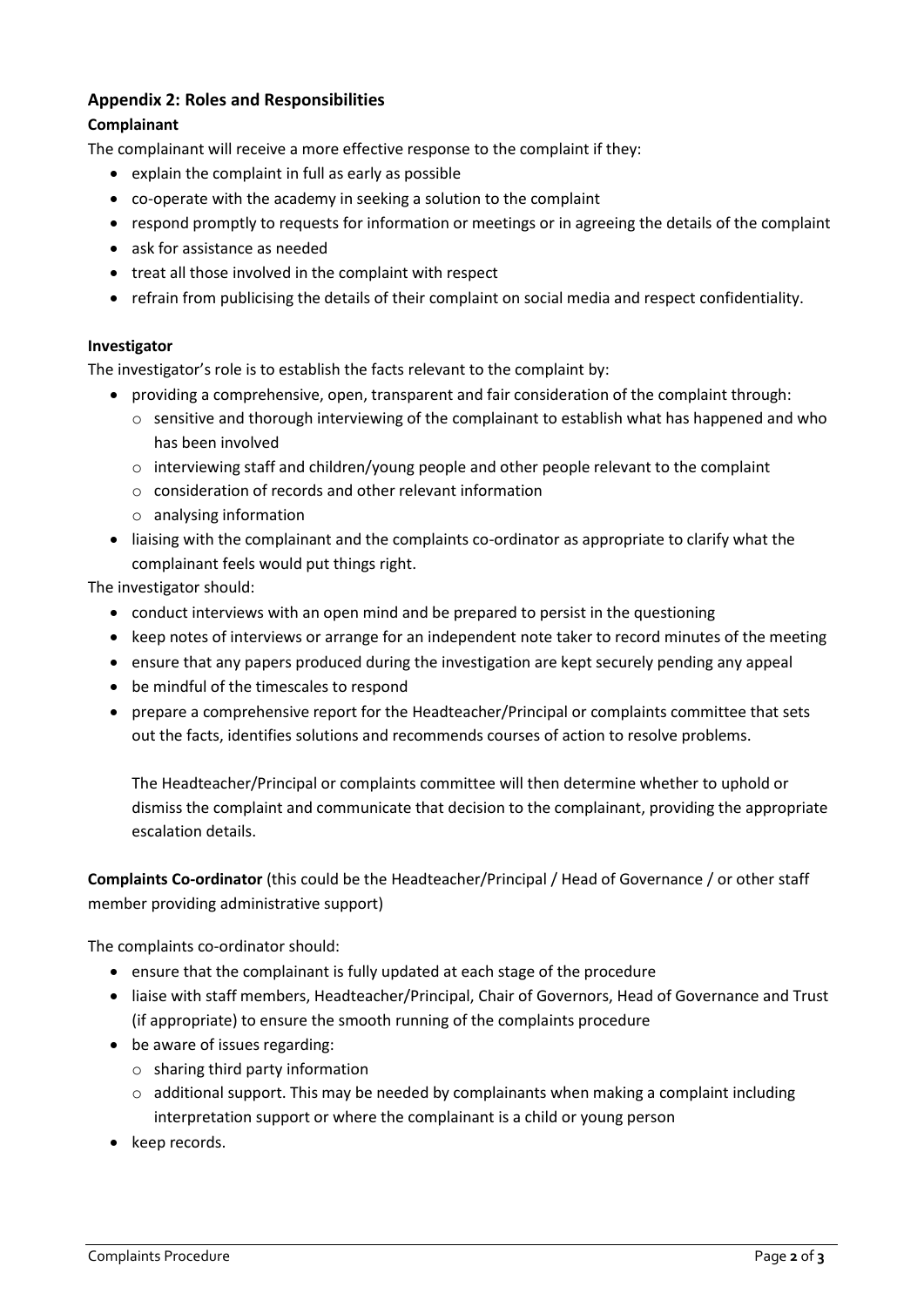# **Clerk / Head of Governance**

The Clerk / Head of Governance is the contact point for the complainant and the committee and should:

- ensure that all people involved in the complaint procedure are aware of their legal rights and duties, including any under legislation relating to school complaints, education law, the Equality Act 2010, the Freedom of Information Act 2000, the Data Protection Act (DPA) 2018 and the General Data Protection Regulations (GDPR)
- set the date, time and venue of the meeting, ensuring that the dates are convenient to all parties (if they are invited to attend) and that the venue and proceedings are accessible
- collate any written material relevant to the complaint (for example; stage 1 paperwork, school and complainant submissions) and send it to the parties in advance of the meeting within an agreed timescale
- arrange for the proceedings to be clerked
- circulate the minutes of the meeting
- notify all parties of the committee's decision.

#### **Committee Chair**

The committee's chair, who is nominated in advance of the complaint meeting, should ensure that:

- both parties are asked (via the Clerk / Head of Governance) to provide any additional information relating to the complaint by a specified date in advance of the meeting
- the meeting is conducted in an informal manner, is not adversarial, and that, if all parties are invited to attend, everyone is treated with respect and courtesy
- complainants who may not be used to speaking at such a meeting are put at ease. This is particularly important if the complainant is a child/young person
- the remit of the committee is explained to the complainant
- written material is seen by everyone in attendance, provided it does not breach confidentiality or any individual's rights to privacy under the DPA 2018 or GDPR. If a new issue arises it would be useful to give everyone the opportunity to consider and comment upon it; this may require a short adjournment of the meeting
- both the complainant and the school are given the opportunity to make their case and seek clarity, either through written submissions ahead of the meeting or verbally in the meeting itself
- the issues are addressed
- key findings of fact are made
- the committee is open-minded and acts independently
- no member of the committee has an external interest in the outcome of the proceedings or any involvement in an earlier stage of the procedure
- the meeting is minuted
- they liaise with the Clerk / Head of Governance.

#### **Committee Member**

Committee members should be aware that:

- the meeting must be independent and impartial, and should be seen to be so
- No governor/trustee may sit on the committee if they have had a prior involvement in the complaint or in the circumstances surrounding it.
- the aim of the meeting should be to resolve the complaint and achieve reconciliation between the school and the complainant
- We recognise that the complainant might not be satisfied with the outcome if the meeting does not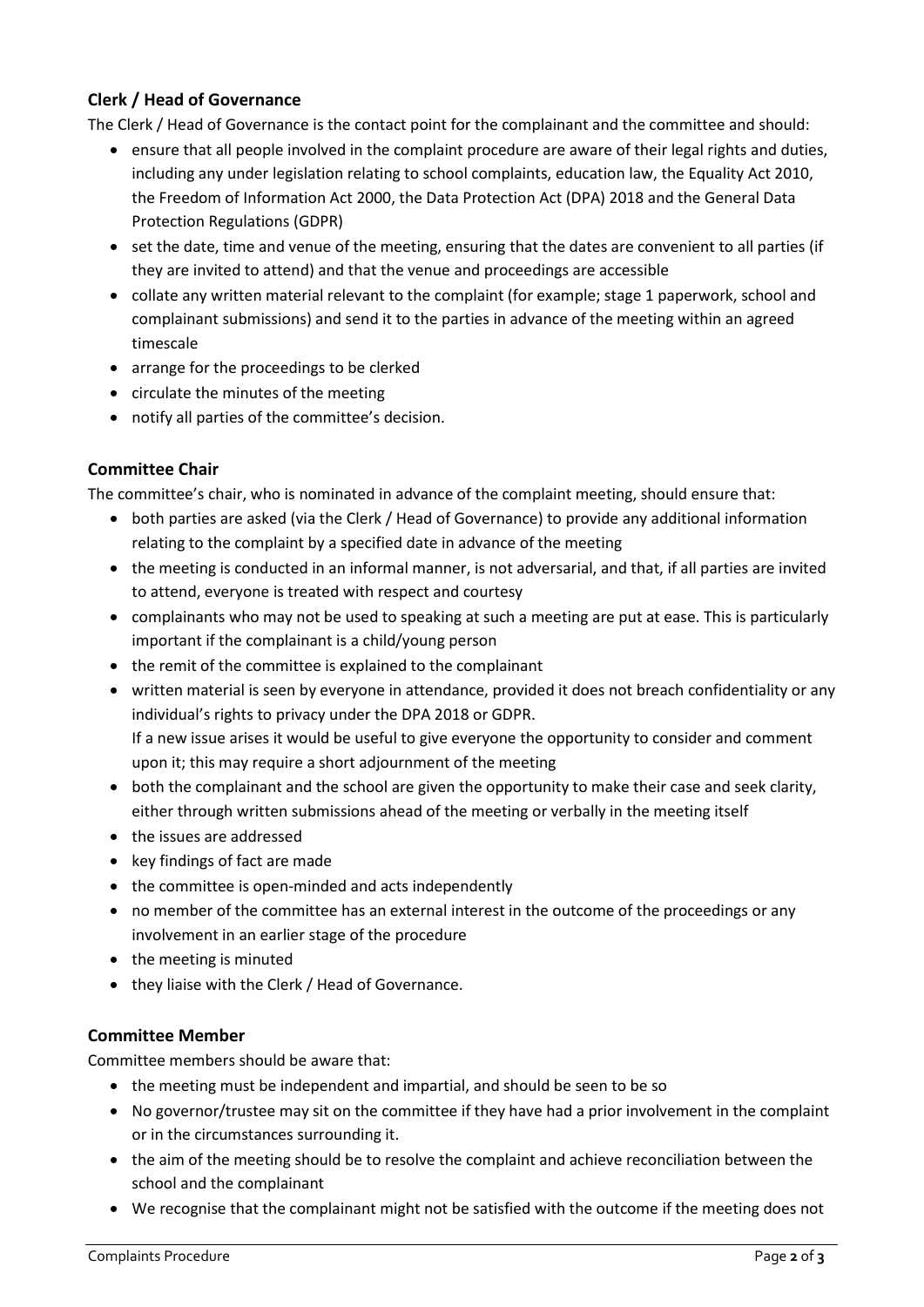find in their favour. It may only be possible to establish the facts and make recommendations.

- many complainants will feel nervous and inhibited in a formal setting
- Parents/carers often feel emotional when discussing an issue that affects their child.
- extra care needs to be taken when the complainant is a child/young person and present during all or part of the meeting
- Careful consideration of the atmosphere and proceedings should ensure that the child/young person does not feel intimidated.
- The committee should respect the views of the child/young person and give them equal consideration to those of adults.
- If the child/young person is the complainant, the committee should ask in advance if any support is needed to help them present their complaint. Where the child/young person's parent is the complainant, the committee should give the parent the opportunity to say which parts of the meeting, if any, the child/young person needs to attend.
- However, the parent should be advised that agreement might not always be possible if the parent wishes the child/young person to attend a part of the meeting that the committee considers is not in the child/young person's best interests.
- the welfare of the child/young person is paramount.